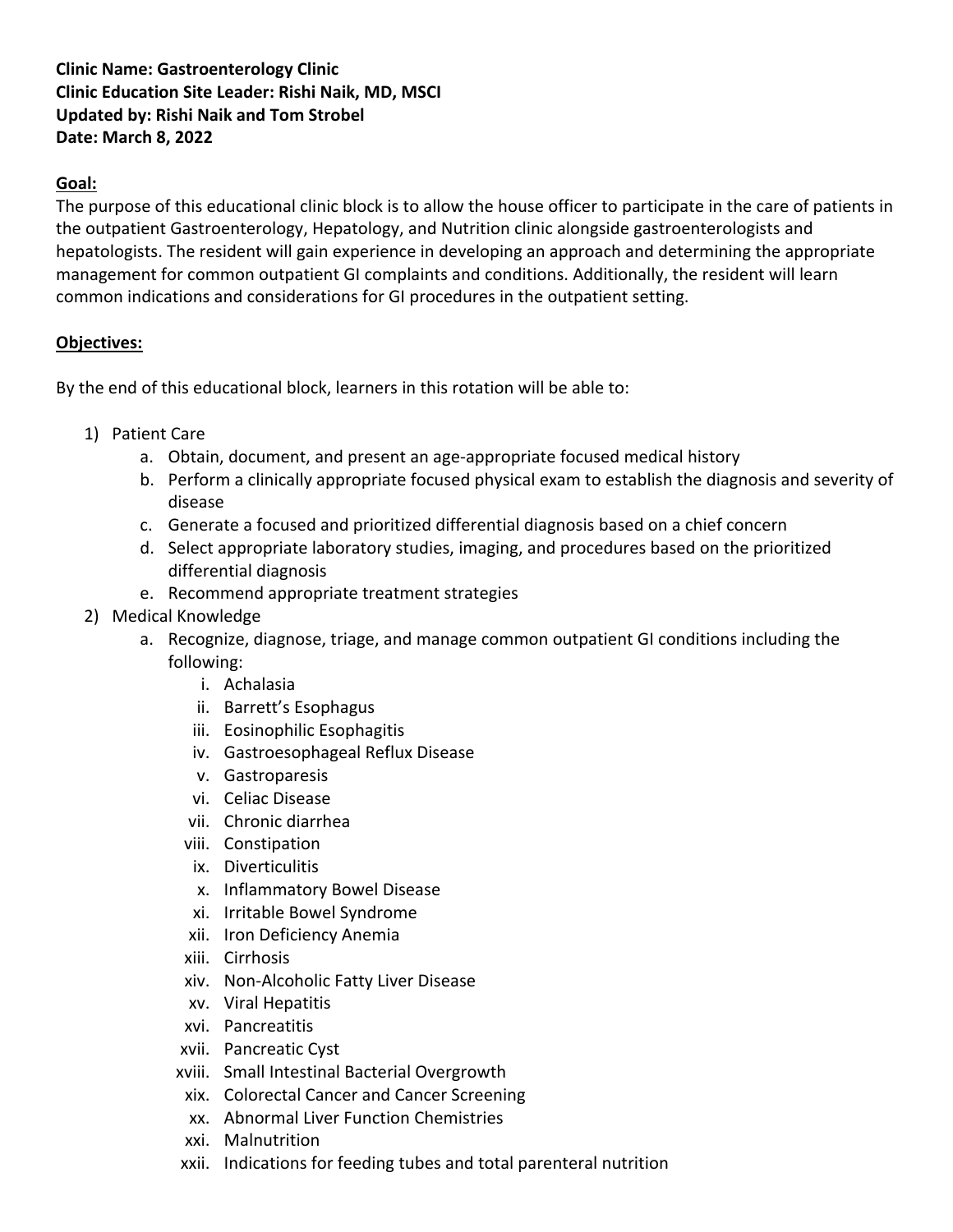- xxiii. H. Pylori management
- xxiv. Genetic polyposis syndrome
- 3) Interpersonal and Communication Skills
	- a. Communicate the assessment and plan with care and compassion and recognize the impact their condition has on the patient's quality of life
	- b. Convey a logical, coherent, and comprehensive assessment and plan to the attending physician
	- c. Identify how social determinants of health affect the current and future management of the patient's condition
	- d. Consistently establish rapport with patients and their families
	- e. Demonstrate effective shared decision-making skills
	- f. Utilize motivational interviewing when recommending the plan
	- g. Effectively record the encounter in the medical record so referring providers may understand the clinical reasoning
- 4) Professionalism
	- a. Work as an effective team member with staff, nurses, fellows, and attendings
	- b. Complete documentation timely and accurately
- 5) Systems based practice
	- a. Recognize and anticipate when the expertise of other staff or consultants is warranted
	- b. Utilize the interprofessional team to provide effective and efficient medical care
	- c. Effectively coordinate and communicate a clinical question or concern to other medical professionals
	- d. Access and utilize important information systems and resources related to gastrointestinal diseases
- 6) Practice-based learning and improvement
	- a. Provide value-based and evidence-based considerations while selecting diagnostic and therapeutic interventions
	- b. Seek feedback from attending physicians and colleagues
	- c. Continually identify opportunities for improvement

#### **Educational Strategies:**

| <b>Educational Strategy</b>  | Skills (taught and/or assessed)                                                 |  |  |  |
|------------------------------|---------------------------------------------------------------------------------|--|--|--|
| <b>Outpatient Clinic</b>     | Generating a differential diagnosis for a GI illness based on chief concern and |  |  |  |
| Encounter                    | clinical findings                                                               |  |  |  |
|                              | Performing a focused exam                                                       |  |  |  |
|                              | <b>Clinical Reasoning</b>                                                       |  |  |  |
|                              | Recommending appropriate diagnostic workup                                      |  |  |  |
|                              | Recommending appropriate treatment strategies                                   |  |  |  |
|                              | <b>Presentation skills</b>                                                      |  |  |  |
| Endoscopy cases              | Reviewing the patient's indication for endoscopy to plan the procedure          |  |  |  |
|                              | Perform an effective digital rectal exam                                        |  |  |  |
|                              | Identify pathologic lesions or concerning endoscopic findings                   |  |  |  |
|                              | Understand risks of sedation and complication risks of procedure                |  |  |  |
| Attending eliciting learning | Residents drive self-learning by identifying one learning goal for each clinic  |  |  |  |
| goals at the start of each   | session                                                                         |  |  |  |
| clinic session               |                                                                                 |  |  |  |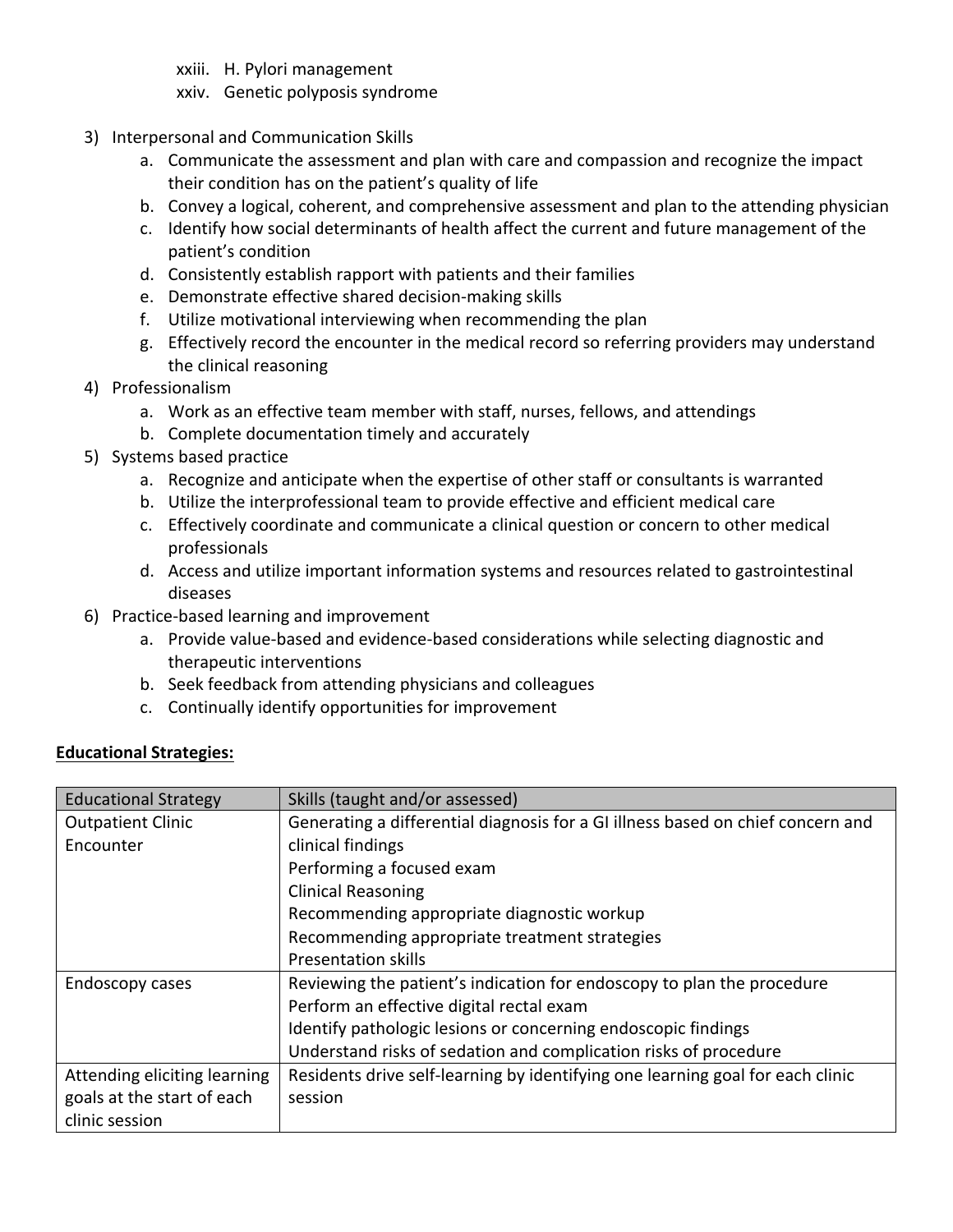| Attending review of | Complete documentation in a timely and efficient manner  |
|---------------------|----------------------------------------------------------|
| documentation when  | Clinical reasoning and plan clearly communicated in note |
| attesting           |                                                          |

### **Required Reading:**

**Screening for Colorectal Cancer, US Preventive Services Task Force Recommendation Statement** JAMA, May 18, 2021; 325(19) pp. 1965-77 Gupta, et al.; **Recommendations for Follow-Up After Colonoscopy and Polypectomy: A Consensus Update by the US Multi-Society Task Force on Colorectal Cancer** Gastroenterology Vol. 158, No. 4; (March 2020) pp 1131-53

Chang JT. **Pathophysiology of Inflammatory Bowel Diseases** NEJM Vol 383, No. 27 (Dec 2020) pp 2652-64

Naik, RD et al. **Consequences of bariatric surgery on oesophageal function in health and disease** Nat Rev Gastroenterol Hepatol. 2016 Feb;13(2):111-9.

Panaccione R et al.; **Combination Therapy with Infliximab and Azathioprine Is Superior to Monotherapy with Either Agent in Ulcerative Colitis** Gastroenterology Vol. 146, No. 2 (Feb 2014) pp 392-400

Patel et al. **Esophageal Motility Disorders: Current Approach to Diagnostics and Therapeutics.**  Gastroenterology. (Feb 2022).

Strate LL et al. **Use of Aspirin or Nonsteroidal Anti-inflammatory Drugs Increases Risk for Diverticulitis and Diverticular Bleeding** Gastroenterology Vol. 140, No. 5 (May 2011) pp 1427-33

Vaezi et al. **Esophageal Motility Disorders and Gastroesophageal Reflux Disease** N Engl J Med. 2020 Nov 12;383(20):1961-1972.

Werner YB et al.; **Endoscopic or Surgical Myotomy in Patients with Idiopathic Achalasia** NEJM Vol 381, No. 23 (Dec 2019) pp 2219-29

### **Suggested Reading and/or Resources:**

- ASGE Clinical Guidelines https://www.asge.org/home/resources/key-resources/guidelines

- AGA Clinical Guidelines https://gastro.org/guidelines/

- ACG Clinical Guidelines https://gi.org/guidelines/

- AASLD Guidelines Collection https://www.aasld.org/publications/practice-guidelines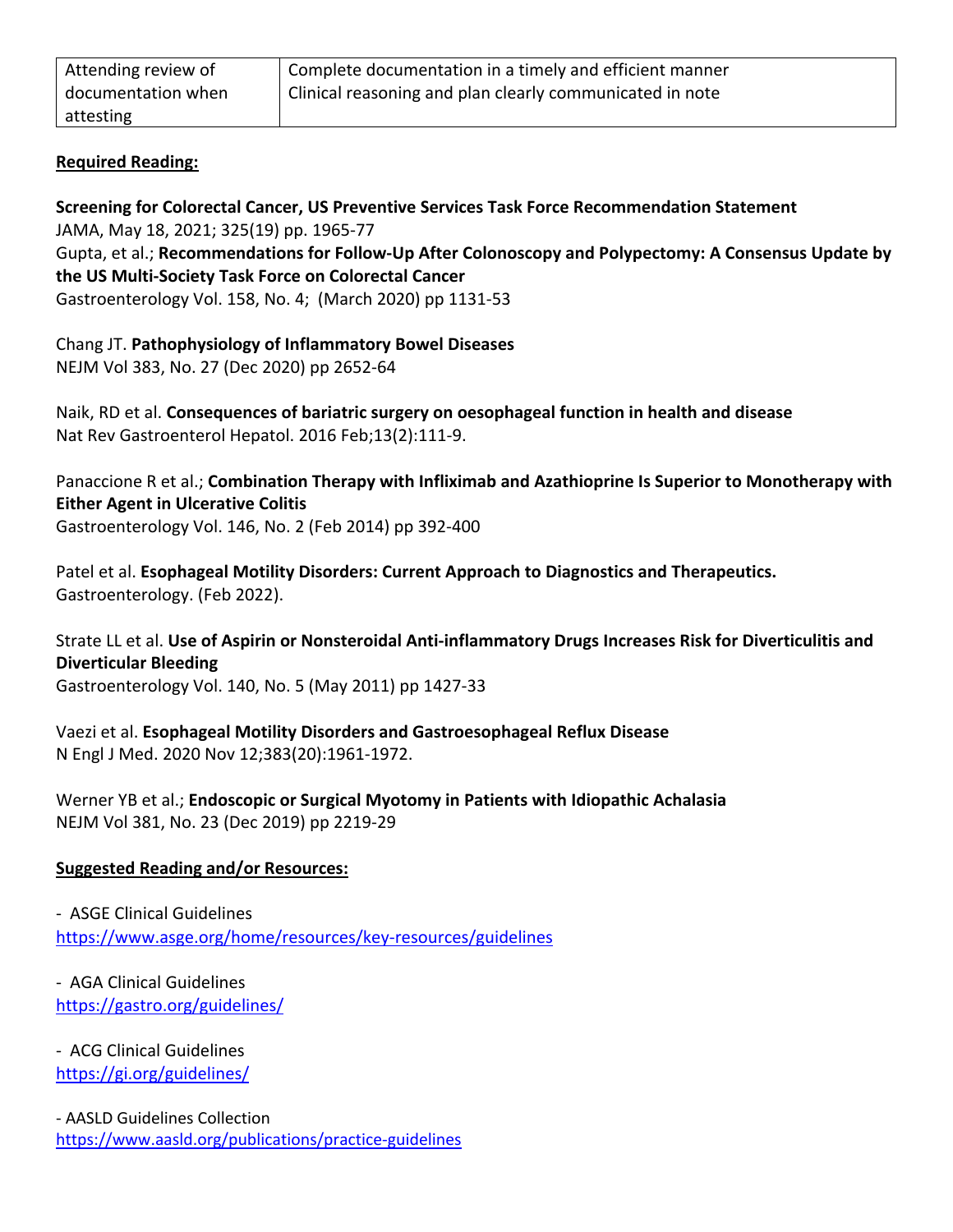- NEJM Resident 360 Gastroenterology Rotation Prep

https://resident360.nejm.org/rotation-prep/gastroenterology/introduction

- The Commodore Compendium – Gastroenterology and Hepatology sections https://medsites.vumc.org/commodorecompendium/introduction

#### **Evaluation:**

#### **Background**

- In the recent past, there has been no structured way for faculty to provide feedback on their observations or assessments of residents on the clinic block.
- Residents spend a third of their training time in the outpatient clinic setting.
- Collecting faculty observations and assessments in this setting is important for residents to get the feedback and coaching they need to continue to grow and improve their clinical skills.
- The goal for all our residents is excellence in clinical skills

### Ask for faculty

- Offer to do direct observation of skills with a learner in clinic (consider history, physical exam, clinical reasoning skills in the clinic setting, especially those specific to your specialty)
- Ask the resident to send you a direct observation new innovations form that takes 2-3 minutes to complete
- Use the new innovations app on your phone to send an "on demand direct observation" assessment for any resident any time.

Ask for residents (currently this is for all interns, soon this will expand to all residents)

- When on clinic block, ask one faculty member a week to complete a direct observation assessment on a clinical skill that they observed you do in their clinic
- You can send them an email with the direct observation from new innovations, or you can show them how to use the new innovations app on their phone.

#### Two "How To" videos- for faculty and residents:

This video demonstrates how residents can request an on-demand evaluation be sent to a faculty member. It also describes who to sue this tool to assist in making this a coaching moment. (5 min video)

• https://vumc.box.com/s/svvwn5rtnlxhtgvneo858eg6kswjw6i0

This video demonstrates how faculty can download the new innovations app on their phone. It also demonstrates how to complete and send in the on demand evaluation on their phone (3 min video).

- https://zoom.us/rec/share/Xa8oi6uSywhNAEnosCHmjcJ-X77nCHBmkyAJM7whH3O9sdIjMZAK4WMXiUl4zX20.7CDOOcT8FLoi\_unD
- **Passcode:** b@?=4dU2 (copy and paste this code in the zoom bar when the web page brings it up!)